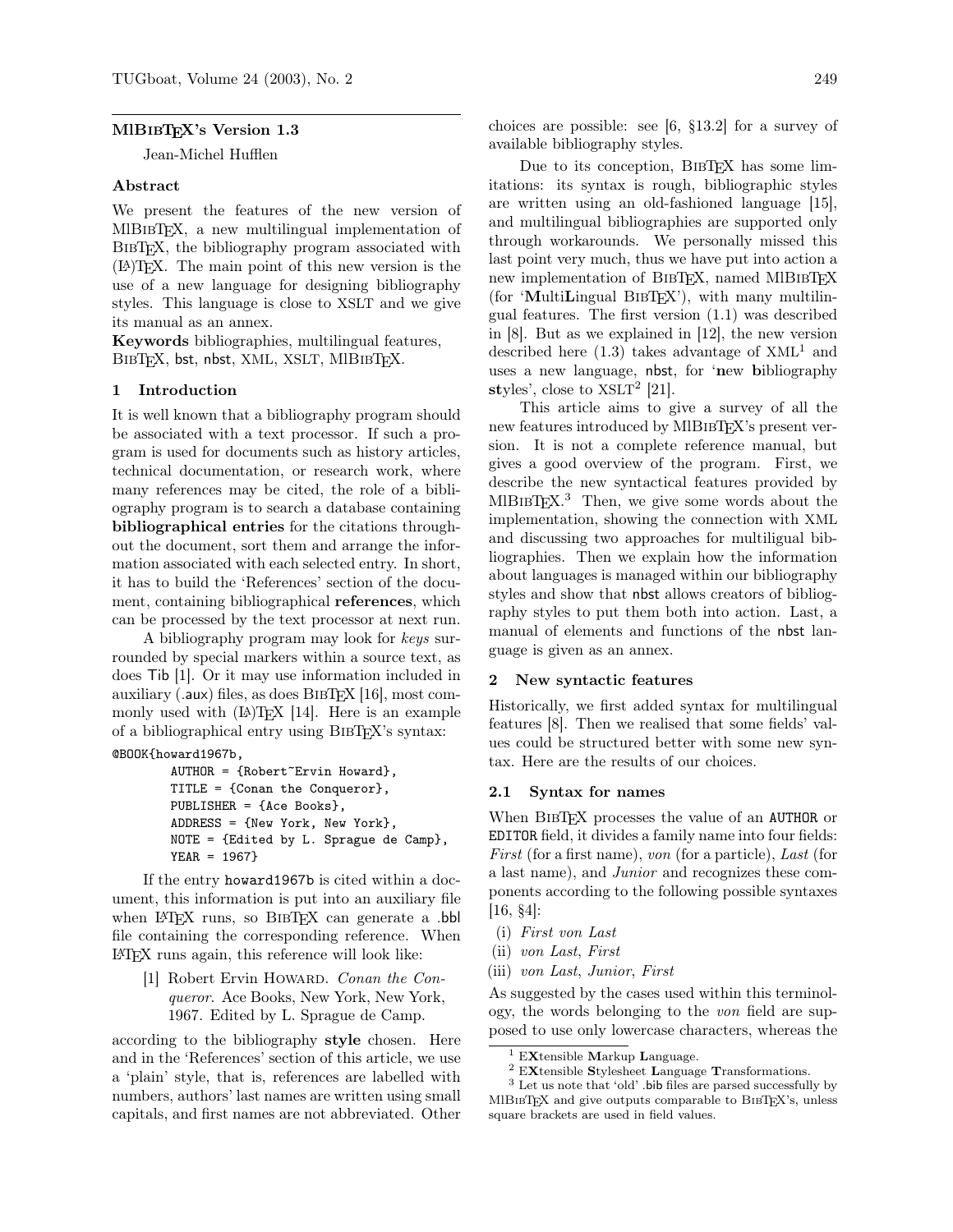| @BOOK{howard1969,                                                                  |
|------------------------------------------------------------------------------------|
| AUTHOR = {Robert Ervin Howard, abbr => R. with                                     |
| first => Lyon Sprague, von => de, last => Camp, abbr => L. Sprague with            |
| Lin Carter}                                                                        |
| TITLE = ${Conan of {Cimmerial}}$ ,                                                 |
| PUBLISHER = ${Ace}$ Books},                                                        |
| ADDRESS = ${New York, New York}$ ,                                                 |
| NOTE = {[Titre de la traduction fran\c{c}aise : "Conan le Cimm\'{e}rien"] ! french |
| [Titel der deutschen \"{U}bersetzung: "Conan von Cimmerien"] ! german}             |
| $YEAR = 1969$ ,                                                                    |
| $LANGUAGE = english$                                                               |

Figure 1: A multilingual entry using MIBIBTEX's syntax.

words belonging to other fields are supposed to be capitalised. These rules are too restrictive: some particles may be capitalised, while some words belonging to a last name may be written using lowercase characters. Using additional braces solves some problems, but not all. In addition, BIBTEX abbreviates a first name by retaining only the first letter of each word belonging to the First field, such letters being followed with a period character. That is sometimes incorrect: 'Jon L White' should be abbreviated to 'J. L White' or 'J. White', not to 'J. L. White'. First and middle American names are handled differently from one name to another. 'Robert Ervin Howard' is usually written down as 'Robert E. Howard', which becomes 'R. Howard' when the first name is abbreviated. In contrast, 'Henry Rider Haggard' is usually written down as 'H. Rider Haggard', and becomes 'H. R. Haggard' in styles where first names are abbreviated. In addition, several letters may be retained when abbreviating a non-English first name:

- in French, 'Charles Duits' is abbreviated to 'Ch. Duits', because the 'ch' group stands for one digraph  $([f])$ ;
- likewise, 'Christian' is abbreviated to 'Chr.' in German.

Since Version 1.2 [10], MIBIBTEX allows an explicit syntax for these fields and the abbreviation of a first name, if it is different from the 'standard way':

first  $\Rightarrow$  ..., von  $\Rightarrow$  ..., last  $\Rightarrow$  ..., junior  $\Rightarrow$  ..., abbr  $\Rightarrow$  ...

The order of the keywords is irrelevant and some may be absent, provided that the last name is specified. For example:

first => Henry Rider, last => Haggard

where the *von* field is empty, and the abbreviation of the first name is standard, that is, 'H. R.' For a more complex example, see the specification of 'Lyon Sprague de Camp' in Figure 1. You can mix the 'old' and 'new' syntaxes, in which case a name is parsed like (i) if no comma occurs, like (ii) (resp. (iii)) if the number of commas not followed with a keyword is one (resp. two) and the keywords give additional information.<sup>4</sup> This is useful when we have to give a specific abbreviation for a first name: see the specification of 'Robert Ervin Howard' in Figure 1. In fact, this syntax is close to that for passing values inside a subprogram call in Ada [18, §6.4] and other languages.

When a name is not for a person but for an organisation, it is well known to BibTEX users that such an expression should be surrounded by additional braces:

#### $EDITOR = {\{\TUGboard 2003\}}$

so BibTEX considers it as a one-component name, this component being a Last part. However, this syntax poses a problem when a T<sub>E</sub>X command is used within such a name. In the given example, '\TUGboard' is viewed as an accent command: when the bibliography is sorted, the corresponding entry is alphabeticised as '2003'. MIBIBT<sub>EX</sub>'s new syntax allows the specification of both an organisation name and a key for sorting:

# EDITOR =  $\text{org} \Rightarrow \text{UGboard } 2003$ , sortingkey => TUG Board 2003}

As in BIBTEX, co-authors are connected by the 'and' keyword within .bib files. After one author or several successive co-authors, MIBIBTFX allows the addition of collaborators, introduced by the 'with' keyword. Figure 1 gives an example in MlBIBT<sub>E</sub>X.<sup>5</sup>

<sup>4</sup> Nevertheless, defining any part of a name twice causes an error.

<sup>5</sup> Besides, the entry given in this figure allows us to emphasise the difference between co-authors and collaborators. In fact, L. Sprague de Camp and L. Carter sorted and arranged R. Howard's manuscripts after his death. So they are more 'collaborators' than co-authors. The entry howard1967b, given in the introduction, might be rewritten using this syntax, instead of using a NOTE field.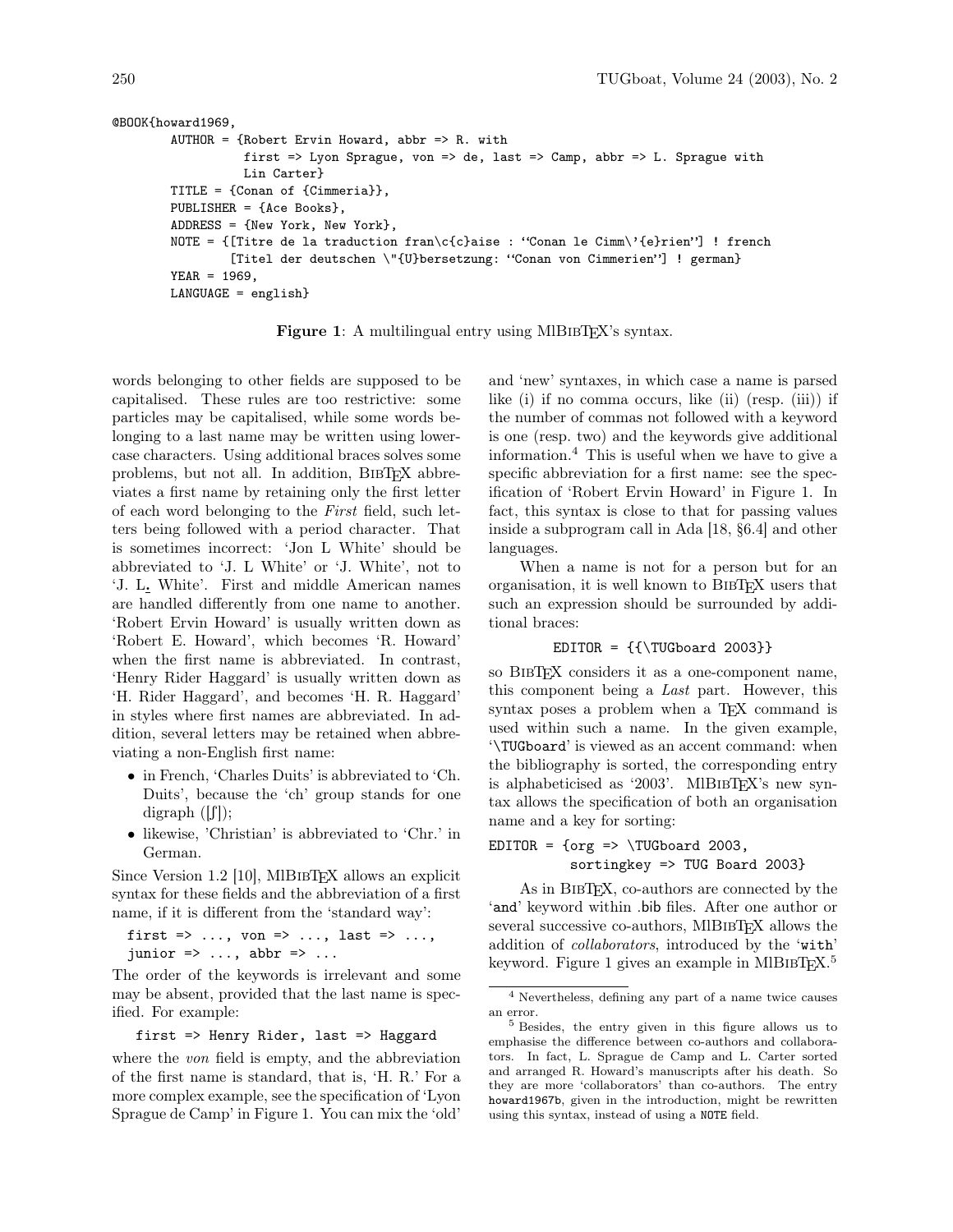```
<book id="howard1969" language="english">
  <author>
    <name><personname><first abbr="R.">Robert Ervin</first><last>Howard</last></personname></name>
    <with/>
    <sub>name</sub></sub>
      <personname>
        <first abbr="L. Sprague">Lyon Sprague</first><von>de</von><last>Camp</last>
      </personname>
    \langle/name\rangle<with/>
    <name><personname><first>Lin</first><last>Carter</last></personname></name>
  <title>
    Conan of <asitis>Cimmeria</asitis>
    <!-- asitis is for a group of words that should not be case-converted. -->
  </title>
  <publisher>Ace Books</publisher>
  <year>1969</year>
  <address>New York, New York</address>
  <sub>note</sub></sub>
    <group language="french">
      Titre de la traduction française : <emph emf="yes" quotedbf="yes">Conan le Cimmérien</emph>
    </group>
    <group language="german">
      Titel der deutschen Übersetzung: <emph emf="no" quotedbf="yes">Conan von Cimmerien</emph>
    </group>
  </note>
</inproceedings>
```
Figure 2: The entry given in Figure 1 viewed as an XML tree.

As in BIBT<sub>EX</sub>, the 'others' keyword can be used when additional names are left unspecified: 'and others' and 'with others' are allowed. In the bibliography of this article, reference [7] shows how such an entry using collaborators is formatted.

### 2.2 Syntax for multilingual features

In MIBIBT<sub>EX</sub>'s terminology, a **language identifier** is a non-ambiguous prefix of:

- an option of the babel package [2],
- or a multilingual package name such as french [5], german  $[17]$  or polski  $[4]$ .<sup>6</sup>

The language of an entry is given by the LANGUAGE field, whose value is a language identifier (see Figure 1). This field defaults to 'english'.

Here we only show the syntax we use for multilingual features included in .bib files; a more complete description can be found in [8], and more examples in [12]. In the following, 's', 's<sub>1</sub>', ..., 's<sub>n</sub>' are strings;  $n$  is a positive natural number; and '1',  $\{1, \ldots, \{1_n\}$  are language identifiers.

A language change is denoted by '[s] :  $1$ '. It is used for foreign words and in particular, it allows a text processor to hyphenate them correctly.

A language switch without default language is expressed by the following syntax:

$$
[s_1] \; : \; 1_1 \; \ldots \; [s_n] \; : \; 1_n \tag{1}
$$

If there exists  $i$   $(0 \leq i \leq n)$  such that the reference's language is equal to  $I_i$ , then Expression (1) yields  $s_i$ ; otherwise, this expression is replaced by an empty string. In other words, this syntax is used for additional information that must be typeset in a particular language. For example, if we process the entry howard1969 in French (resp. German), we can add the title of the French (resp. German) translation, as shown in the NOTE field in Figure 1.

A language switch with default language is expressed by the following syntax:

$$
[\mathbf{s}_1] \ast 1_1 \ldots [\mathbf{s}_n] \ast 1_n \qquad (2)
$$

This syntax is used for information that *must* be included, possibly in another language. If there exists  $i (0 \leq i \leq n)$  such that the reference's language is equal to  $\mathbf{1}_i$ , then Expression (2) yields  $\mathbf{s}_i$ ; otherwise, this expression is replaced by the string associated

 $6$  This choice of a non-ambiguous prefix allows a language identifier to get access to several ways to process a language. For example, a language identifier set to french works with the frenchb option of the babel package as well as the french package.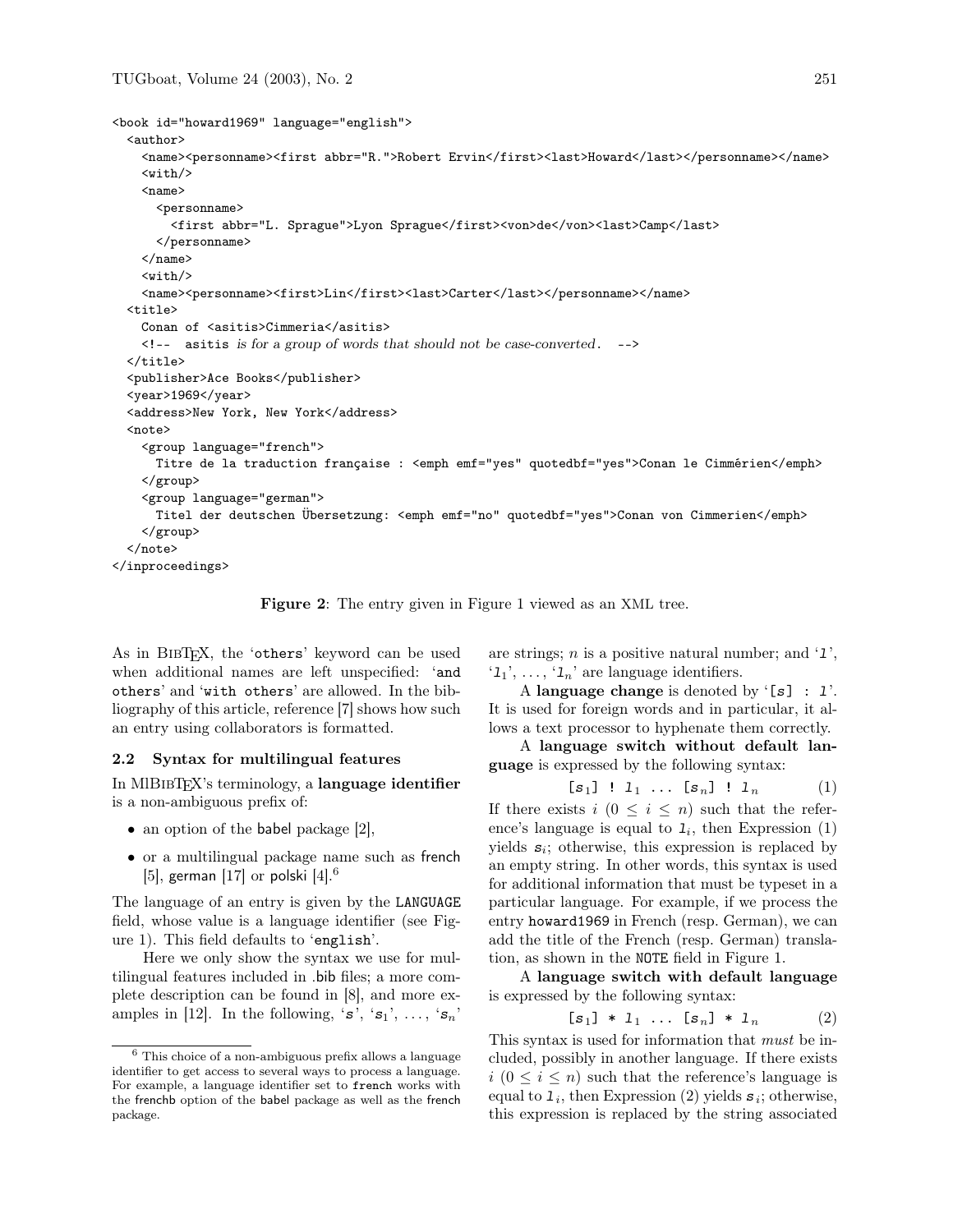with the language's entry if such a string exists, or by the string associated with the English language if not. For example, we could allow the publisher's address of the howard1969 entry to use a Russian transliteration for a reference to this entry in Russian. Of course, this address is to be put in English otherwise. To do that, the ADDRESS field should be given such a value:

#### ADDRESS =

{[New-York]

```
[\langle Russian\ translation\}] * \text{russian}
```
Notice that  $\lceil \ldots \rceil$ , not followed with  $\lceil \cdot \cdot \rceil$  or  $\lceil \cdot \cdot \rceil$ means  $[...]$  \*  $1'$ , where '1' is the language's entry.

# 2.3 Syntax for page numbers

In a PAGES field, MIBIBTFX recognizes:

- a single page (one token):  $\{2003\}$ ;
- the first and last pages (three tokens):

{2000--2003} or {2000-2003}

- the first page and an unspecified number of following ones (two tokens):  ${2003+}$ ;<sup>7</sup>
- some enumerated pages (five tokens in the example below): {2000,2003,2005}.

The tokens may or may not be separated by whitespace<sup>8</sup> characters. In all the other cases, the value associated with this field is kept verbatim and appears as-is for any predefined bibliography style.

# 3 Implementation issues

MlBIBTEX's first version  $[8]$  was written using C, for the sake of efficiency and portability. When we started implementation of the present version, we realised that we needed calls to external functions within our bibliography styles.<sup>9</sup> So we realised that it was preferable for our program to be written in a higher-level programming language. This way, the interface between bibliography styles and external functions would be designed better, so developers of new styles could write extensions in the source language more easily. We decided to develop a prototype in Scheme, with the features related to XML put into action by  $SXML^{10}$  [13], an implementation of XML trees by means of Scheme expressions. Our nbst language, for bibliography styles, includes a

```
<nbst:bst version="1.3" id="plain"
  xmlns:nbst=
 "http://lifc.univ-fcomte.fr/~hufflen/mlbibtex">
<!-- Reference-dependent approach: -->
<nbst:param name="language" select="'*self*'"/>
<!-- Root element grouping entries: -->
<nbst:template match="mlbiblio">
   ...
```

```
</nbst:template>
```

```
</nbst:bst>
```
...

**Figure 3**: Layout of a bibliography style file using nbst.

call function (see Appendix B), that gives access to Scheme functions of MIBIBTEX's library.

Parsing an MIBIBTEX entry results in a representation of an XML tree in SXML; for example, the entry of Figure 1 is equivalent to the XML tree given in Figure 2, that is, if the  $SSAX<sup>11</sup>$  parser of SXML is applied to this XML tree, it yields the same result. Our XML trees modelling entries are conformant with a revised version of the DTD<sup>12</sup> sketched in [9]. They are rooted by the mlbiblio element, as suggested by the first template given in Figure 3.

In addition, SXML relies on functions extending the basic encoding of characters used in Scheme. These functions should allow Scheme programs to handle Unicode, but they are platform-dependent: some interpreters provide them, possibly partially, some do not. In practice, MIBIBTEX can handle 8bit latin1 encoding; $13$  further development will be needed to adapt MIBIBTEX to the whole of Uni $code, 14$  but the framework to do that is already present.

## 4 Multilingual approaches

As mentioned in [8], multilingual bibliographies can be organised with respect to two approaches, both of which can be put into action by MIBIBT<sub>EX</sub>:

reference-dependent each reference of the document's bibliography is expressed using its own language: for example, the month name of a reference to a book written in English (resp. French, German, ...) is given in English (resp. French, German, . . . );

<sup>7</sup> Such a specification is typeset as 'pp. 2003 ff.' in Englishspeaking bibliographies [3, §15.191].

<sup>8</sup> The whitespace characters are space, tab, newline, carriage return, and form feed.

<sup>9</sup> These external calls are used to manage information not included in .aux files. So it has to be directly extracted from .tex files.

<sup>10</sup> Scheme implementation of XML.

 $11$  Scheme implementation of SAX ('Simple API for XML').

<sup>12</sup> Document Type Definition (document markup model). <sup>13</sup> [7, Table C.4] has more details about encodings.

<sup>&</sup>lt;sup>14</sup> If you would like to use characters from non-Latin alpha-

bets (e.g., Cyrillic characters), now put the LATEX commands to produce them, rather than these characters themselves. A temporary situation, we hope.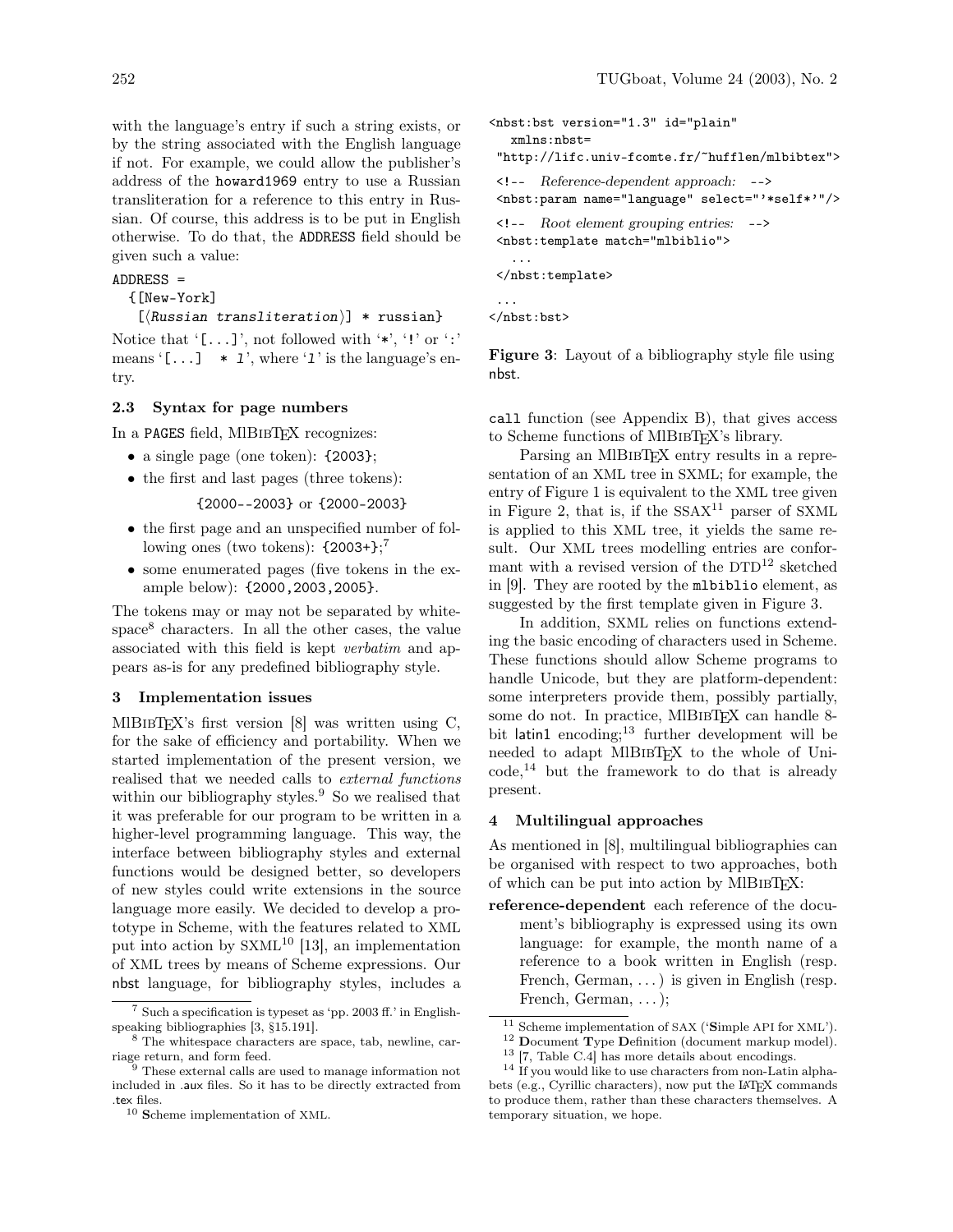```
<nbst:template match="author">
  <nbst:apply-templates/>
  <nbst:text>: </nbst:text>
</nbst:template>
<nbst:template match="name">
  <nbst:apply-templates/>
</nbst:template>
```
Figure 4: Formatting names in nbst.

document-dependent all references are expressed using the document's language, as far as possible.

#### 5 The nbst Language

Most elements of nbst behave like their namesakes in XSLT. Figure 3 gives the general layout of a bibliography style and a representative example is given in Figures 4  $\&$  5. The path expressions used in these figures are related to the tree given in Figure 2. Let us notice that some elements and attributes of are recognised by the nbst processor, but do not have any effect presently— they have been planned for future use of MIBIBT<sub>EX</sub>, especially for generating XML documents<sup>15</sup> — this information is given in Appendix A. We assume that readers are quite familiar with XPath  $[20]$  and XSLT  $[21]$  — there exist some good introductory books about them, for example, [19] — so in this section we only explain how the language information is managed by the nbst processor.

Given a fragment of an entry viewed as a node (an XML subtree), its current language is the value of the language attribute if it exists, the value of the current language of its parent otherwise. The current language for an entry is the entry's language (see Section 2.2).

When templates are to be instantiated, the rule added to those inherited from XSLT is that a template with the language attribute has higher priority than the same template without it.<sup>16</sup> This rule overrides all the others. In particular, it applies if a template is invoked by name, $17$  as well being applied if the current node matches the pattern of its match attribute.

When we begin to apply a bibliography style, the language attribute is associated with the document's language<sup>18</sup> (resp. the '\*self\*' value) according to the document-dependent (resp. referencedependent) approach. When a template is to be invoked by name by means of such a statement:

# <nbst:call-template name="..."/>

then we look for the current language. If this value is different from '\*self\*', we look for the named template with the language attribute set to this value if it exists. If not, the default named template, that is, without the language attribute, is invoked. The use-language attribute allows the redefinition of the current language; for example:

### <nbst:call-template

name="..." use-language="portuguese"/>

invokes a named template with the language attribute set to 'portuguese' if such a template exists, its namesake without this attribute if not. The same rules applies for the nbst: apply-templates element:

### <nbst:apply-templates

 $select="S" use-language="finnish"/>$ 

tries to find, for each node selected by the expression  $S$ , a template with the language attribute set to the right value (here, finnish) before instantiating the template without the language attribute. The same rule holds for templates with a mode attribute: given a set of templates with the same value associated with the mode attribute, we apply first the template with the right value for the language attribute, second the template without this attribute. As in XSLT [21, § 5.7], an nbst:apply-templates element with a mode attribute can only apply templates with the same value for this mode.

Using the '\*self\*' value is of little interest with an nbst:call-template element since the current node does not change when a template is invoked by its name. So the statement:

```
<nbst:call-template name="..."
                    use-language="*self*"/>
```
is equivalent to:

<nbst:call-template name="..."/>

unless the language of the template instantiated is not the current node's language. The statement:

```
<nbst:apply-templates
```

```
select="S" use-language="*self*"/>
```
dispatches all the selected nodes w.r.t. their associated languages. It is equivalent to:

<sup>15</sup> In particular, we plan to investigate the generation of 'References' sections for DocBook documents [22].

<sup>16</sup> In fact, there are two levels of priority: the first is ruled by the language attribute, the second defined by XSLT, including the priority attribute.

<sup>17</sup> As a consequence, there can be several templates with the same name—which is an error in XSLT  $[21, §6]$ —provided that the values possibly associated with the different language attributes are pairwise-different.

<sup>18</sup> MlBibTEX tries to determine it as far as possible. Most often, it is the last option given to the babel package.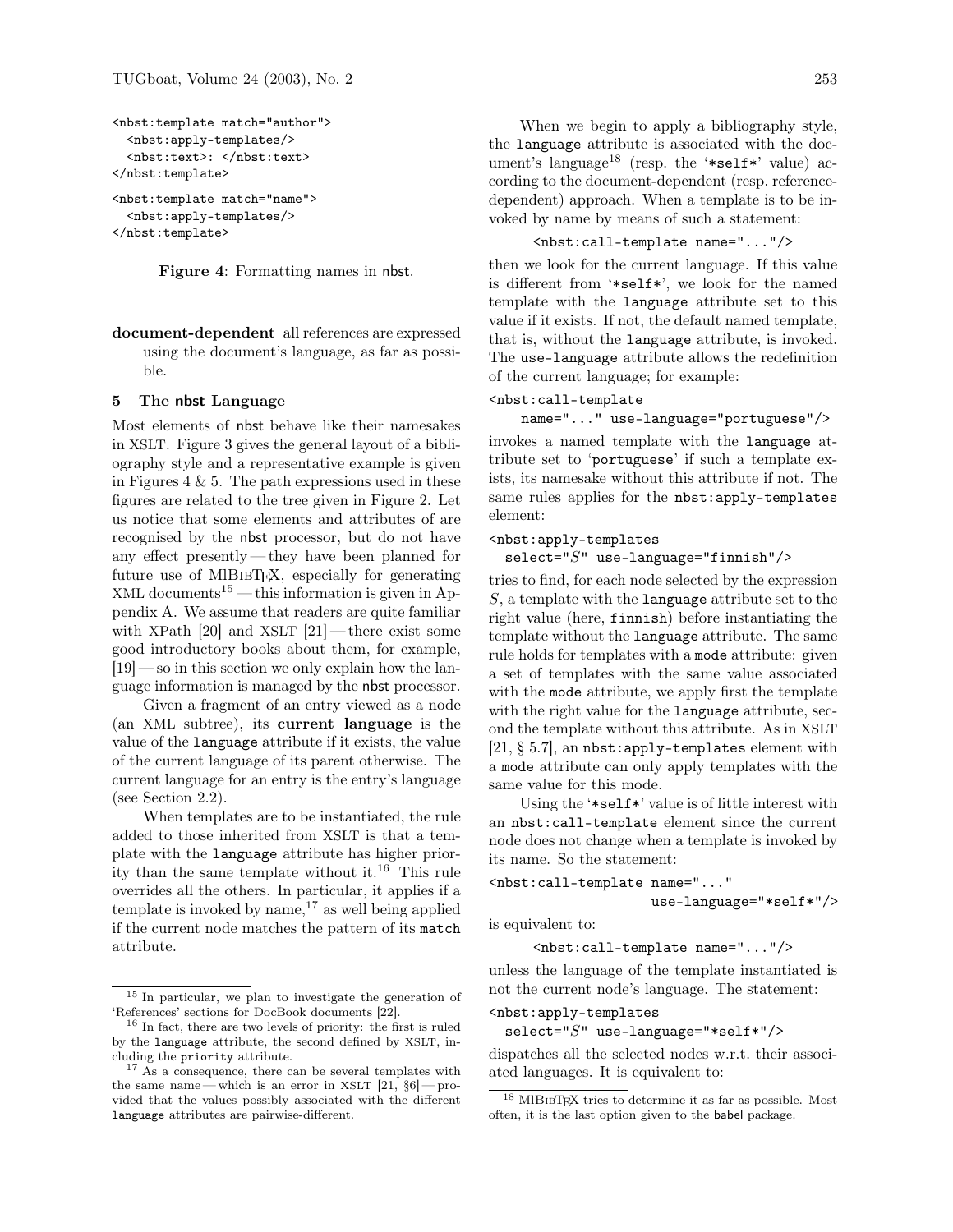```
<nbst:template match="personname">
 <nbst:if test="first"><nbst:value-of select="first"/><nbst:text> </nbst:text></nbst:if>
 <nbst:if test="von"><nbst:value-of select="von"/><nbst:text> </nbst:text></nbst:if>
 <\verb|nbst:text>|<<>|</code><nbst:if test="junior">, Junior</nbst:if>
</nbst:template>
<nbst:template match="and">
 <nbst:choose>
   <nbst:when test="following-sibling::and or following-sibling::and-others">
     <nbst:text>, </nbst:text>
   </nbst:when>
   <nbst:otherwise>
     <nbst:text> </nbst:text><nbst:value-of select="$bbl.and"/><nbst:text> </nbst:text>
   </nbst:otherwise>
 </nbst:choose>
</nbst:template>
<nbst:template match="and-others">
 <nbst:text> </nbst:text><nbst:value-of select="$bbl.etal"/>
</nbst:template>
```
**Figure 5:** Formatting names with the nbst language (*continued*).

```
<sub>nbst:for-each</sub> select='S"</sub>
  <nbst:apply-templates select="."
                            use-language="L"/>
</nbst:for-each>
```
where L is the current language of the current node. This expression is used for the mlbiblio element to build references in the reference-dependent approach.

As an example, the template given in Figure 6 is instantiated for this name:

AUTHOR = {[Zoltán Kodály] : hungarian}

#### 6 Conclusion

Roughly speaking, we can consider that getting a bibliographical reference from an entry is a particular case of transformation — the same information, arranged differently. Thus, an XSLT-like language should be suitable for the task. In addition, our management of the information related to particular languages should ease the making of mutilingual bibliographies. At the time of writing, our program is in beta test and we have successfully rewritten a representative range of bibliography styles of BIBTFX. So we think we are ready for public use and larger experiment.

## 7 Acknowledgements

Special thanks to Hans Hagen and Volker R. W. Schaa, who agreed to give the show associated with a preliminary version of this paper at the TUG 2003 conference. Thanks to Karl Berry and Barbara Beeton who proofread this revised and updated version.

### References

- [1] James C. ALEXANDER: Tib: A TEX Bibliographic Preprocessor. Version 2.2, see CTAN: biblios/tib/tibdoc.tex. 1989.
- [2] Johannes Braams: Babel, a Multilingual Package for Use with LATEX's Standard Document Classes. Version 3.7. May 2002. CTAN:macros/ latex/required/babel/babel.dvi.
- [3] The Chicago Manual of Style. The University of Chicago Press. The 14th edition of a manual of style revised and expanded. 1993.
- [4] Antoni Diller: LATEX wiersz po wierszu. Wydawnictwo Helio, Gliwice. Polish translation of LATEX Line by Line with an additional annex by Jan Jelowicki. 2001.
- [5] Bernard GAULLE : Notice d'utilisation du style french multilingue pour LAT<sub>F</sub>X. Version pro V5.01. Janvier 2001. CTAN:loria/language/ french/pro/french/ALIRE.pdf.
- [6] Michel GOOSSENS, Frank MITTELBACH and Alexander SAMARIN: The LAT<sub>F</sub>X Companion. Addison-Wesley Publishing Company, Reading, Massachusetts. 1994.
- [7] Michel Goossens and Sebastian Rahtz, with Eitan M. GURARI, Ross MOORE and Robert S. SUTOR: The L<sup>AT</sup>EX Web Companion. Addison-Wesley Longman, Inc., Reading, Massachusetts. May 1999.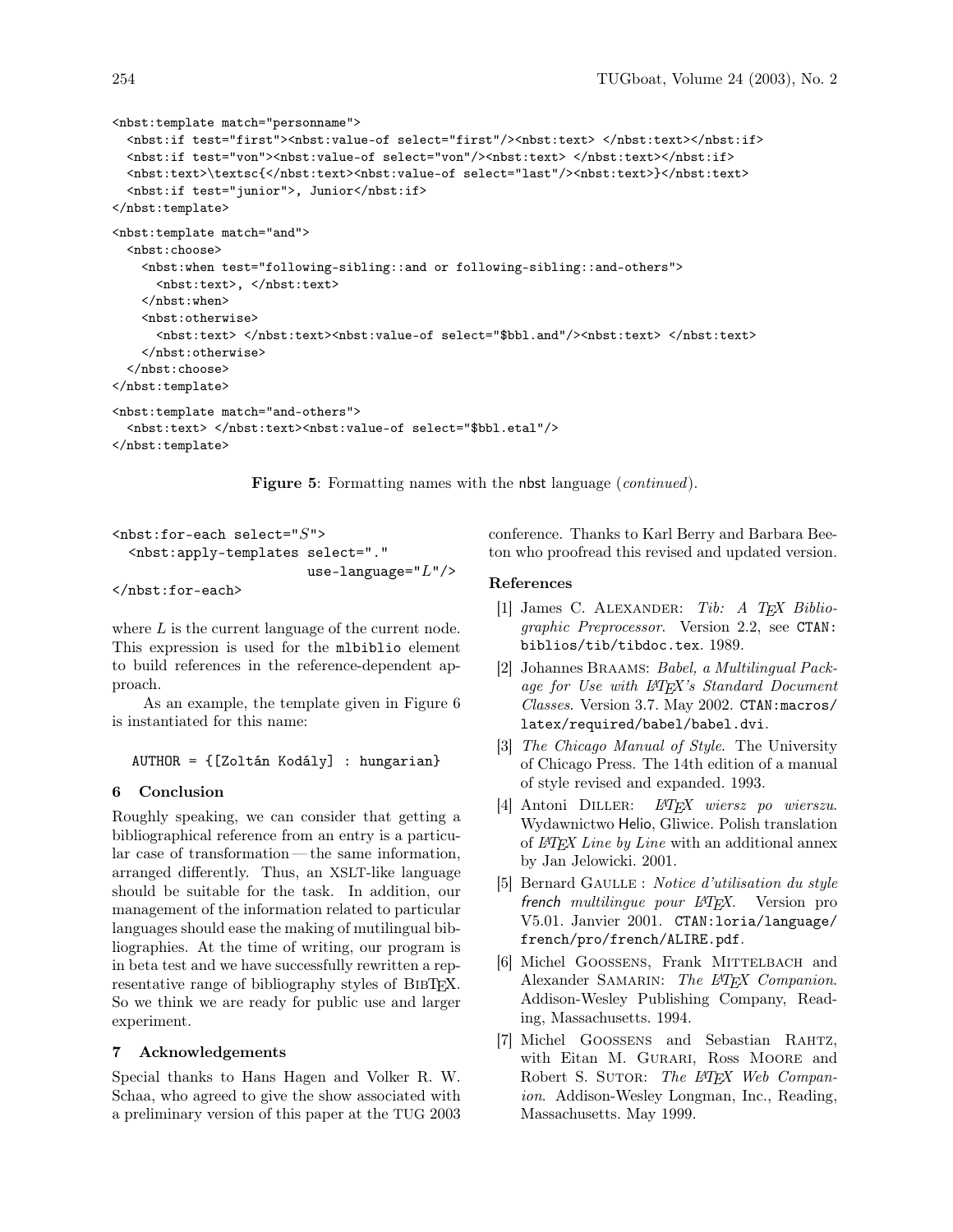```
<nbst:template match="personname" language="hungarian"> <!-- Here, the family name comes first. -->
  <nbst:text>\textsc{</nbst:text>
  <nbst:if test="von"><nbst:value-of select="von"/><nbst:text> </nbst:text></nbst:if>
  <nbst:value-of select="last"/><nbst:text>}</nbst:text>
  <nbst:if test="first"><nbst:text> </nbst:text><nbst:value-of select="first"></nbst:if>
  <nbst:if test="junior">, Junior</nbst:if>
</nbst:template>
```
Figure 6: Formatting Hungarian names with the nbst language.

- [8] Jean-Michel HUFFLEN: "MlBIBTEX: a New Implementation of BIBTEX". In:  $EuroTEX$  $2001$  (pp. 74–94). Kerkrade, The Netherlands. September 2001.
- [9] Jean-Michel Hufflen: "Multilingual Features for Bibliography Programs: from XML to Ml-BIBTEX". In:  $EuroTEX$  2002 (pp. 46–59). Bachotek, Poland. April 2002.
- [10] Jean-Michel HUFFLEN: "Towards MIBIBTEX's Versions 1.2 & 1.3". MaT<sub>E</sub>X Conference. Budapest, Hungary. November 2002.
- [11] Jean-Michel HUFFLEN: "Mixing Two Bibliography Style Languages". In: LDTA 2003, Vol. 82.3 of ENTCS. Elsevier, Warsaw, Poland. April 2003.
- [12] Jean-Michel HUFFLEN: "European Bibliography Styles and MIBIBTEX". TUGboat, Vol. 24, no. 3 (in process). EuroTEX 2003, Brest, France. June 2003.
- [13] Oleg Kiselyov: "A Better XML Parser through Functional Programming". In: 4th International Symposium on Practical Aspects of Declarative Languages, Vol. 2257 of LNCS. Springer-Verlag. 2002.
- [14] Leslie LAMPORT: L<sup>A</sup>TEX: A Document Preparation System. User's Guide and Reference Manual. Addison-Wesley Publishing Company, Reading, Massachusetts. 1994.
- [15] Oren Patashnik: "Designing BibTEX styles". February 1988. Part of BIBTEX distributions.
- [16] Oren Patashnik: "BibTEXing". February 1988. Part of BIBT<sub>EX</sub> distributions.
- [17] Bernd RAICHLE: Die Makropakete "german" und "ngerman" für LATFX  $2\varepsilon$ , LATFX 2.09, Plain-TEX and andere darauf Basierende Formate. Version 2.5. Juli 1998. Im Software LAT<sub>F</sub>X.
- [18] S. Tucker TAFT and Robert A. DUFF, eds.: Ada 95 Reference Manual. Language and Standard Libraries. No. 1246 in LNCS. Springer-Verlag. International Standard ISO/IEC 8652:1995(E). 1995.
- [19] Doug TIDWELL: XSLT. O'Reilly & Associates, Inc. August 2001.
- [20] W3C: XML Path Language (XPath). Version 1.0. W3C Recommendation. Edited by James Clark and Steve DeRose. November 1999. http://www.w3.org/TR/1999/ REC-xpath-19991116.
- [21] W3C: XSL Transformations (XSLT). Version 1.0. W3C Recommendation. Written by Sharon Adler, Anders Berglund, Jeff Caruso, Stephen Deach, Tony Graham, Paul Grosso, Eduardo Gutentag, Alex Milowski, Scott Parnell, Jeremy Richman and Steve Zilles. November 1999. http://www.w3.org/ TR/1999/REC-xslt-19991116.
- [22] Norman WALSH and Leonard MUELLNER: Doc-Book: The Definitive Guide. O'Reilly & Associates, Inc. October 1999.

#### Appendix A Elements of nbst

Hereafter, we describe each element of nbst. For each of them, we give its  $syntax$ : the attributes associated with it, and its content. For each attribute, we underline its name if it is required, and give the type of its possible values. When these values are enumerated, the default value is underlined.

The syntax is defined using regular expressions: the '|' sign means an alternative, '?' is used for an optional element, '\*' (resp. '+') means zero (resp. one) or more occurrences of an element.

Here are the type identifiers used throughout this section:

- CDATA for 'Character DATA', that is, literal data characters without ' $\lt$ , ' $\gt$ ', ' $\&$ ';<sup>19</sup>
- char literal character;
- expr analogous to an XPath expression;
- id unique identifier for a resource;
- $lg$ -expr expression that results in either a nonambiguous prefix of available languages or the '\*self\*' keyword;
- name simple identifier;  $20$

 $19$  As in XML, use the entities '&1t;', '>', '&' for these characters.

 $^{20}$  'name' is used instead of 'qualified name' within XSLT since Version 1.3 does not allow namespaces, except for nbst.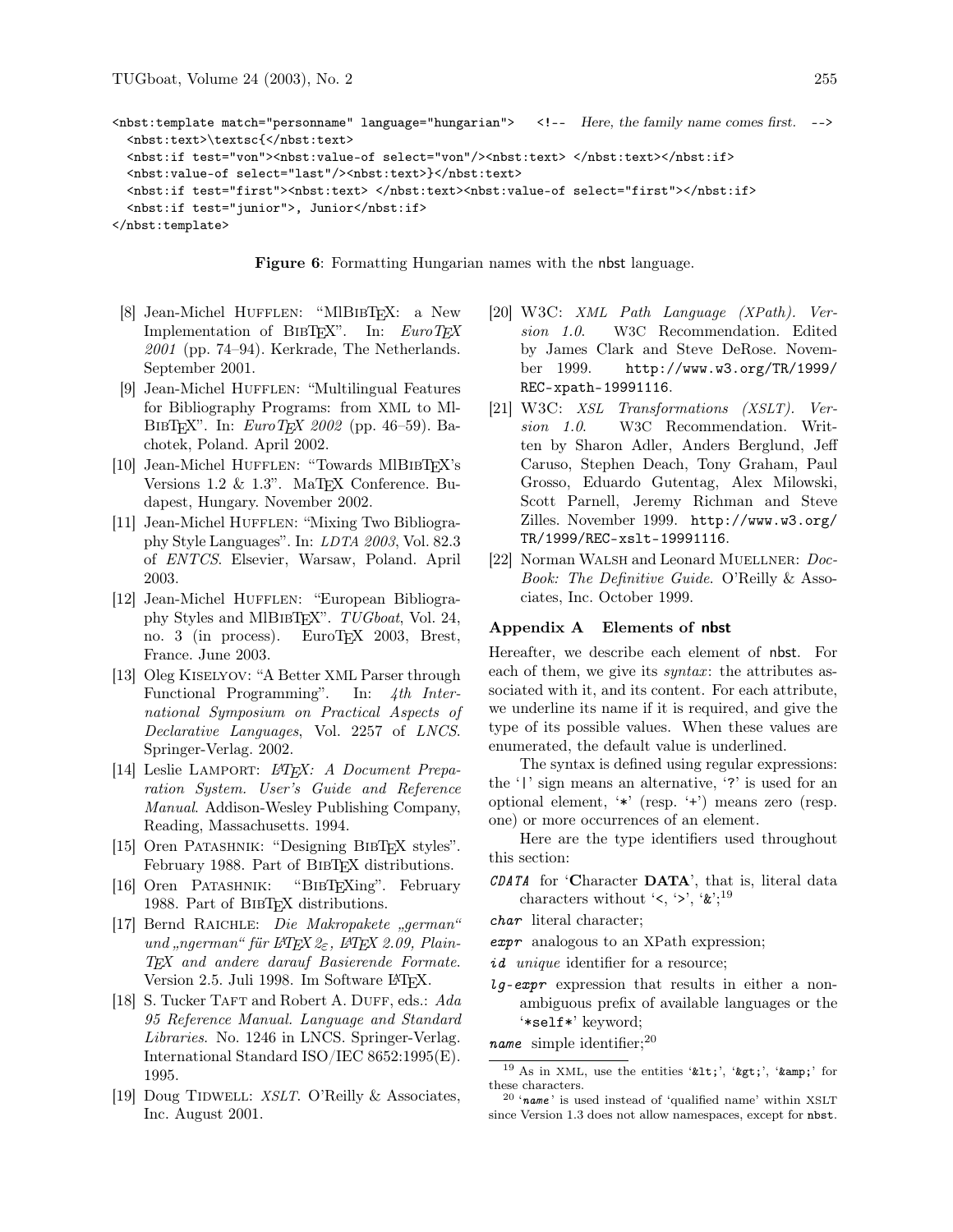nmtoken whitespace-free sequence of characters; number constant number;

pattern expression allowed within the match attribute of the nbst:template element;

template any (possibly empty) sequence of nbst elements, except for top-level ones;

top-level-elt element allowed at the top level;

 $uri-ref$  now a simple identifier.<sup>21</sup>

Plurals denote non-empty sequences whose elements are separated by whitespace characters: for example, 'names' is for a non-empty sequence of objects each of type 'name '.

#### <nbst:accumulate>

 $Synt.$ : <nbst:accumulate> template </nbst:accumulate>

Pushes the result of template onto the stack used when we process a bst function (see [11] for more details). Several nbst:accumulate elements can be given sequentially, but they cannot be nested.

<nbst:apply-templates>

```
Synt.: \leq nbst:apply-templates
           select=expr mode=name
           use-language=lq-expr>
         (nbst:with-paramnbst:sort )*
       </nbst:apply-templates>
```
Processes the node set selected by the value of the select attribute, or all the children of the current node by default. The selected node set is processed in document order, unless a sorting specification is present. About the attributes mode and use-language, see Section 5.

# <nbst:attribute>

 $Synt.:$  <nbst:attribute name=name> template

</nbst:attribute>

Recognised, but does not have any effect, like nbst:attribute-set and nbst:element. See Section 5.

```
<nbst:attribute-set>
```

```
Synt.: \leq nbst:attribute-set
           name=name
           use-attribute-sets=names >
```
nbst:attribute \*

</nbst:attribute-set>

See nbst:attribute.

<nbst:bst>

```
Synt.: < nbst:bst id=id version=number>
         top-level-elt*
```
</nbst:bst>

Root element of a bibliography style. The only version number presently recognised is 1.3.

<nbst:call-template>

```
Synt.: \leq nbst:call-templatename=name
           use-language=lg-expr>
         nbst:with-param *
       </nbst:call-template>
```
Invokes a template by name by means of the required name attribute. See Section 5 about the use-language attribute.

<nbst:choose>

 $Sunt.$ :  $$  $$  $$  $$  $$  $$  $$  $$  $$  $$  $$  $$  $$  $$  $$  $$  $$  $$  $$  $$  $$  $$  $$  $$  $$  $$ 

 $nbst: when + nbst: otherwise?$ </nbst:choose>

Each of the nbst:when elements is tested in turn, until reaching an element whose test is true, in which case the content is instantiated. If no such element exists, then the content of the nbst:otherwise element is instantiated if it exists, otherwise nothing is created.

<nbst:comment>

 $Sunt.$ : <nbst:comment>

template </nbst:comment>

Puts the result of template as a comment. In practice, now used to write lines beginning with '%' in LATEX mode.

### <nbst:copy>

 $Synt.$ : <nbst:copy

use-attribute-sets=names > template

</nbst:copy>

Copies the current node at the first level onto the result. The use-attribut-sets attribute does not have any effect presently.

# <nbst:copy-of>

 $Synt.$ : < nbst:copy-of select=expr /> Copies the whole of the node set selected by the required select attribute.

<nbst:decimal-format>

 $Synt.$ :  $lt; nbst: decimal-format$ name=name decimal-separator=char grouping-separator=char infinity=cdata minus-sign=char NaN=cdata

<sup>&</sup>lt;sup>21</sup> True Uniform Resource Identifiers, in the sense of XML, will be allowed in a future version.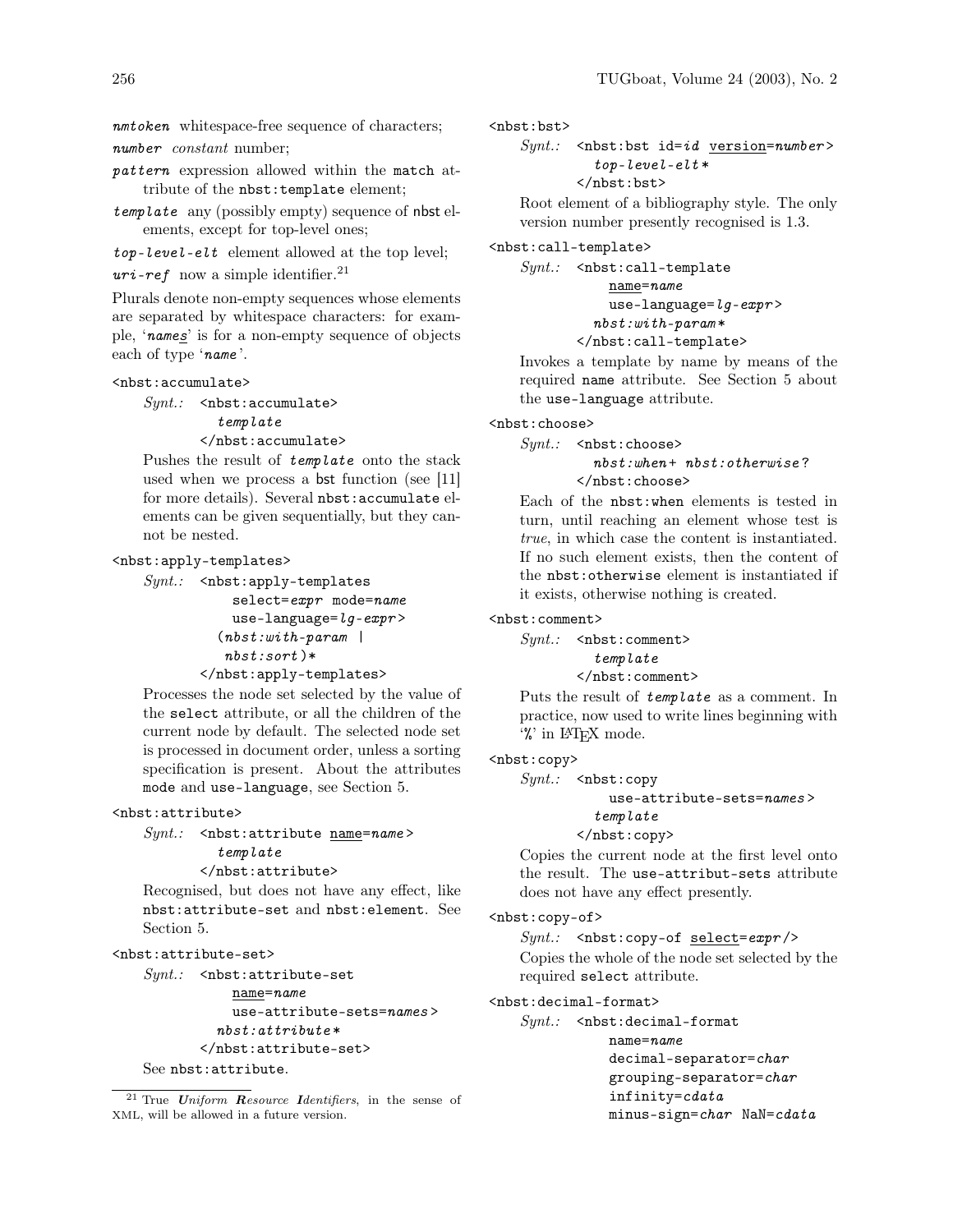# percent=char per-mille=char zero-digit=char digit=char pattern-separator=char />

Declares a decimal format, which rules the interpretation of a format pattern used by the format-number function. If there is a name attribute, then this element declares a named decimal format; otherwise, it declares the default decimal format. Here are the other attributes:

- decimal-separator specifies the character used for the decimal sign, defaults to the period character  $($ .');
- grouping-separator: the character used as a grouping (e.g., thousands) separator, defaults to ',';
- infinity: the identifier used to represent infinity, defaults to 'Infinity';
- minus-sign: the character used as the default minus sign, defaults to  $\lq$ -';
- NaN: the identifier used to represent a value that should be a number but is not, defaults to 'NaN' ('Not a Number');
- percent and per-mille: the two characters used as percent and per-mille signs ('%' and '%o'); in IAT<sub>EX</sub> mode, default to the command producing them  $(\mathcal{H})^n$  and  $\text{'\texttt{{\char'134}}\text{}}$
- zero-digit: a character always replaced by a digit, defaults to '0';
- digit: a character used for a digit, left blank for a missing digit, defaults to '#';
- pattern-separator: the character used to separate sub-patterns for positive and negative patterns, defaults to ';'.

### <nbst:element>

```
Synt.: <nbst:element
           name=name
```
use-attribute-sets=names > template </nbst:element>

See nbst:attribute.

#### <nbst:for-each>

```
Synt.: < nbst:for-each select=expr>
         nbst:sort * template
```

```
</nbst:for-each>
```
template is instantiated for each node selected by the required select expression, which must evaluate to a node set. The selected nodes are processed in document order, unless a sorting specification is present.

 $<sub>nbst:if></sub>$ </sub>

 $Synt.$ : < nbst:if test=expr> template </nbst:if>

If the evaluation of the test attribute results in true, then template is instantiated; otherwise, nothing is created.

# <nbst:include>

 $Sunt.$ : < nbst:include href=uri-ref /> Includes elements belonging to another nbst or bst file, identified by the href attribute. Allowed as a top-level element only.

### <nbst:key>

 $Synt.$ : <nbst:key  $name = name$ match=pattern use=expr />

Recognised but does not have any effect.

## <nbst:message>

 $Synt.:$  <nbst:message terminate=("yes" | "no")> template </nbst:template>

Displays the result of template as a message. If the terminate attribute has the value 'yes', then the program terminates after displaying the message.

# <nbst:number>

```
Synt.: <nbst:number
           level=("single" |
                  "multiple" | "any")
           count=pattern from=pattern
           value=expr format=cdata
           language=lq-expr
           letter-value=
           ("alphabetic" |
            "traditional")
           grouping-separator=char
           grouping-size=number />
```
Puts a formatted number. The number may be specified by means of the value attribute, in which case the expression is evaluated and the number and round functions are applied to the resulting object. If no value attribute is specified, then the inserted number is based on the position of the current node, controlled by the following attributes:

- level specifies which levels of the source tree should be considered;
- count attribute is a pattern that specifies what nodes should be counted at those levels: if it is unspecified, it defaults to the

 $^\mathrm{22}$  Notice that this command can be used with the Cork encoding, that is, the T1 option of the fontenc package.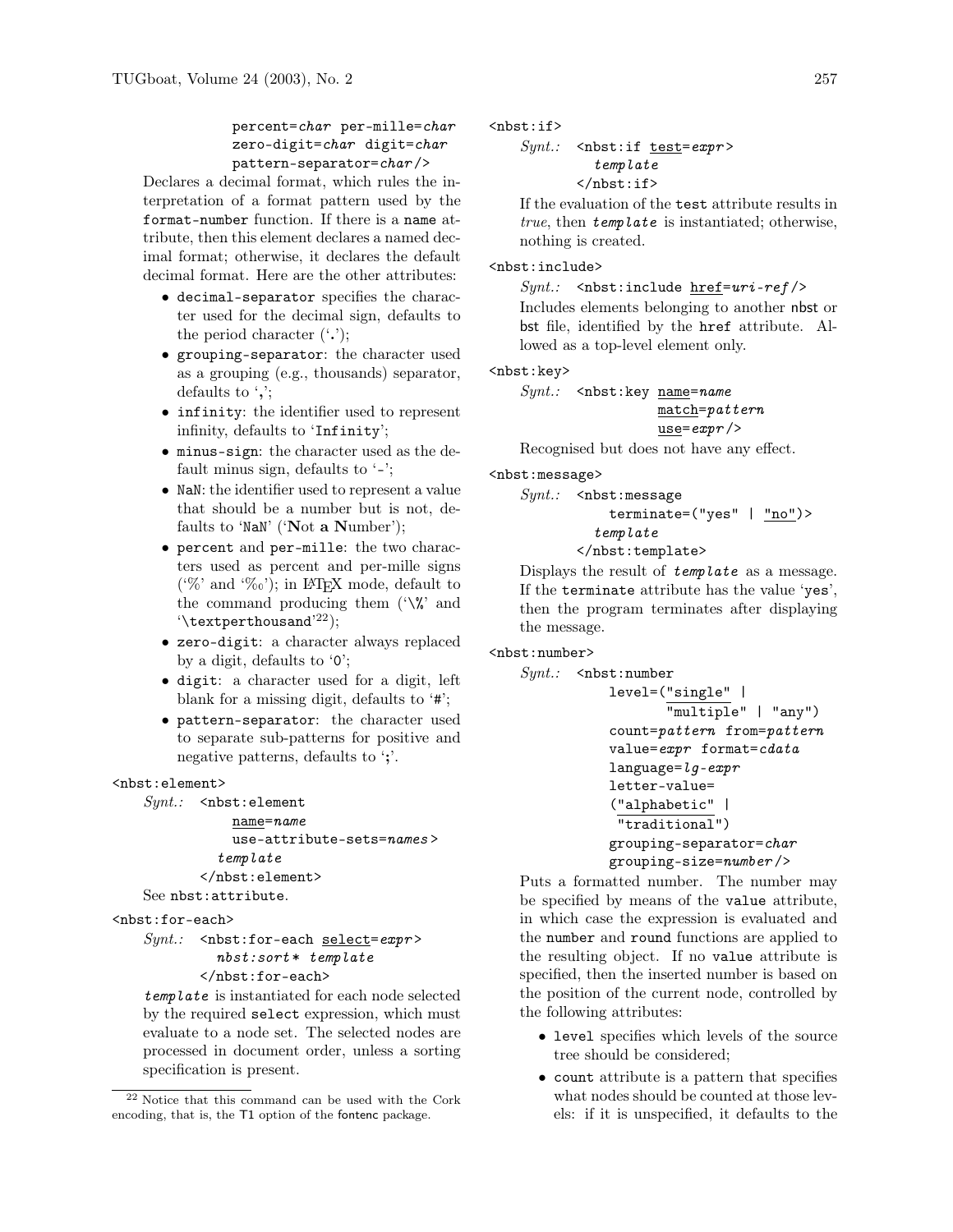pattern matching any node with the same node type as the current node;

• from: a pattern that specifies where counting starts.

The format attribute is split into alphanumeric and non-alphanumeric characters. The former are formats for numbers:

- $'1'$  for 1, 2, ...
- $i'$  (resp.  $i'$ ) for  $i$ ,  $i$ ,  $\ldots$  (resp. I, II,  $\ldots$ )
- $'a'$  (resp.  $'A'$ ) for a, b, ... (resp. A, B, ...), the language attribute being used to determine the alphabetical order.

The latter are copied verbatim onto the formatted string. Consult nbst:decimal-format about the grouping-separator attribute. The grouping-size attribute specifies the size of the grouping, defaulting to 3. If only one of these two attributes is specified, then it is ignored. The letter-value attribute does not have any effect.

### <nbst:otherwise>

```
Synt.: <nbst:otherwise>
         template
       </nbst:otherwise>
See nbst:choose.
```
<nbst:output>

```
Synt.: <nbst:output
```

```
method=("LaTeX" | "xml" |
        "html" | "text")
version=nmtoken
encoding=cdata
omit-xml-declaration=
("yes" | "no")
standalone=("yes" | "no")
doctype-public=cdata
doctype-system=uri-ref
cdata-section-elements=
names
indent=("yes" | <math>\frac{"no"}{"}median-type = cdata /
```
Only allowed as a top-level element. Allows bibliography style writers to specify how they wish the result to be output. Presently, the values allowed for the method attribute are:

- 'LaTeX', for LATEX output;
- 'xml' (resp. 'html'), for XML (resp. HTML) output; however, do not forget that, as with XSLT, the output for an HTML file must be written according to XHTML<sup>23</sup> conventions;

• 'text', for verbatim text output.

Other attributes:

- version specifies the version of the output method,
- encoding: the character encoding to be used;
- omit-xml-declaration: whether or not the XML declaration should be output;
- the other attributes do not have any effect.

# <nbst:param>

```
Synt.: <nbst:param <u>name</u>=name</u>
```

```
select=expr >
```
# template

# </nbst:param>

Used at the top level to define an external parameter or within a template rule to specify a local parameter. The select attribute gives a default value. When this attribute is absent, the default value is given by instantiating template if it is not empty. If this parameter is not given a default value, nbst pops the stack used when we process a bst function; if this stack is empty, the value given to the parameter is the empty string.

# <nbst:sort>

```
Synt.: \leq nbst: sortselect=expr
           language=lq-expr
           data-type=
           ("text" | "number")
           order=("ascending" |
                   "descending")
           case-order=("upper-first" |
                        "lower-first")/>
```
Used as a child of an nbst:apply-templates or nbst:for-each element. The first occurrence specifies the primary sort key, the second occurrence the secondary sort key used for elements left unsorted, and so on. The key is given by the select attribute, which defaults to '.'. This expression is applied to each node of the current set, and the result is converted into a string or a number, w.r.t. the value of the data-type attribute. In addition:

- order can be ascending or descending;
- language: the sort keys' language;
- data-type: the sort keys' data type:
	- 'text' means that they should be lexicographically sorted in the culturally correct way for the current language,
	- 'number' specifies a numerical sort, in which case language is ignored;

<sup>23</sup> EXtensible HyperText Markup Language.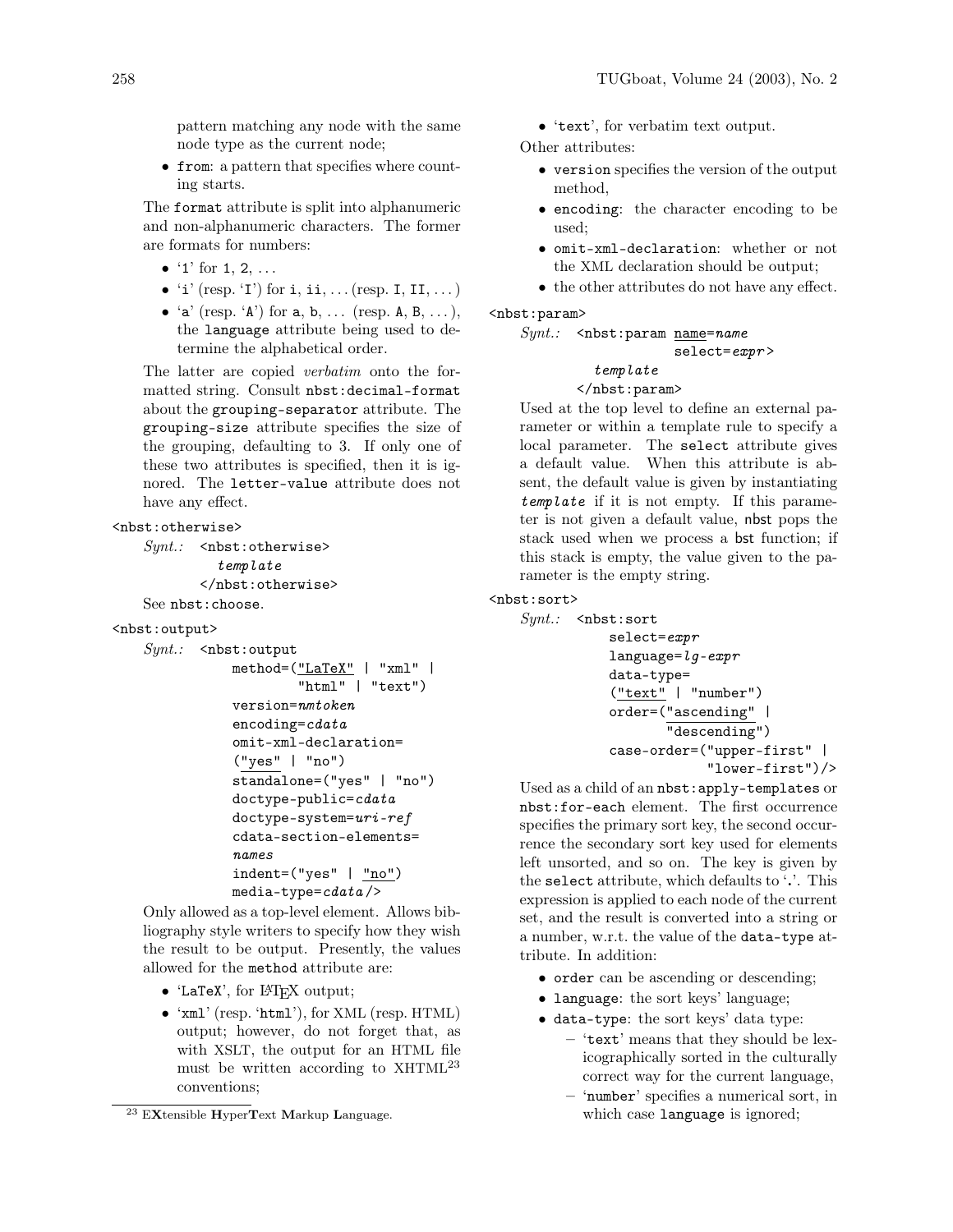• the possible values for case-order apply when data-type is 'text', and specifies that upper-case letters should sort before lower-case letters or vice-versa. The default value is language-dependent.

#### <nbst:template>

```
Synt.: <nbst:template
           match=pattern name=name
           language=lg-expr
           priority=number mode=name >
         nbst:param * template
       </nbst:template>
```
Defines a template rule. The match attribute is a pattern that identifies the source node to which the rules apply. The match attribute is required unless a name attribute is given, but both attributes can be specified. It is an error for the value of the match attribute to contain a reference to a variable. When such a rule is applied, template is instantiated.

Templates can be invoked by name, in which case the match attribute has no effect; likewise with the name attribute if the template is invoked by an nbst:apply-templates element. The role of the attributes language, mode and priority is explained in Section 5.

#### <nbst:text>

```
Synt.: <nbst:text
```
disable-output-escaping= ("yes" | "no")> cdata </nbst:text>

Copies its content verbatim onto the output. The disable-output-escaping attribute does not have any effect.

<nbst:variable>

```
Synt.: <nbst:variable <u>name</u>=name</u>
```

```
select=expr>
```
# template

</nbst:variable>

Analogous to nbst:param, but the value associated with a variable cannot be redefined by an element such as nbst:with-param.

## <nbst:value-of>

 $Synt.:$  <nbst:value-of select=expr disable-output-escaping= ("yes" | "no")/>

The value of the required select attribute is evaluated and the resulting object is converted to a string. The disable-output-escaping attribute does not have any effect.

<nbst:warning>

 $Synt.$ :  $\langle nbst: warning \rangle$ 

template

</nbst:warning>

Equivalent to nbst:message with terminate set to 'no'.

<nbst:when>

 $Synt.$ : < nbst:when test=expr> template </nbst:when> See nbst:choose.

<nbst:with-param>

 $Synt.$ :  $\leq$ nbst:with-param name=name select=expr > template </nbst:with-param>

Passes values to parameters before instantiating templates. The required name attribute specifies the name of the parameter, its value is specified in the same way as for nbst:param. The current node and node list used for computing the value are the same as for the element within which it can occur (nbst:apply-templates or nbst:call-template).

# Appendix B Functions associated with our paths

We begin this section by describing the types used within the functions associated with our paths. As in XPath, we allow some type conversions. So, for each type, we mention which other types can be converted into it.

- boolean is for the truth values: true and false. A node set is viewed as false if it is empty, as true otherwise. Likewise a string. A number is viewed as false if it is equal to zero, true otherwise.
- node-set A node set belonging to the tree of bibliographical entries. A string can be converted into a one-element node set if it is a well-formed XML text, otherwise the result is an empty node set. A boolean or numerical value can be converted into a text node.
- number When applied to integers, functions using numbers return integer results as far as possible, real numbers otherwise. A string can be converted into a number, provided the characters it contains form a number, possibly surrounded by whitespace characters:

" $_{\sqcup}$ -273.15" is a number, "-<sup>1273.15"</sup> is not.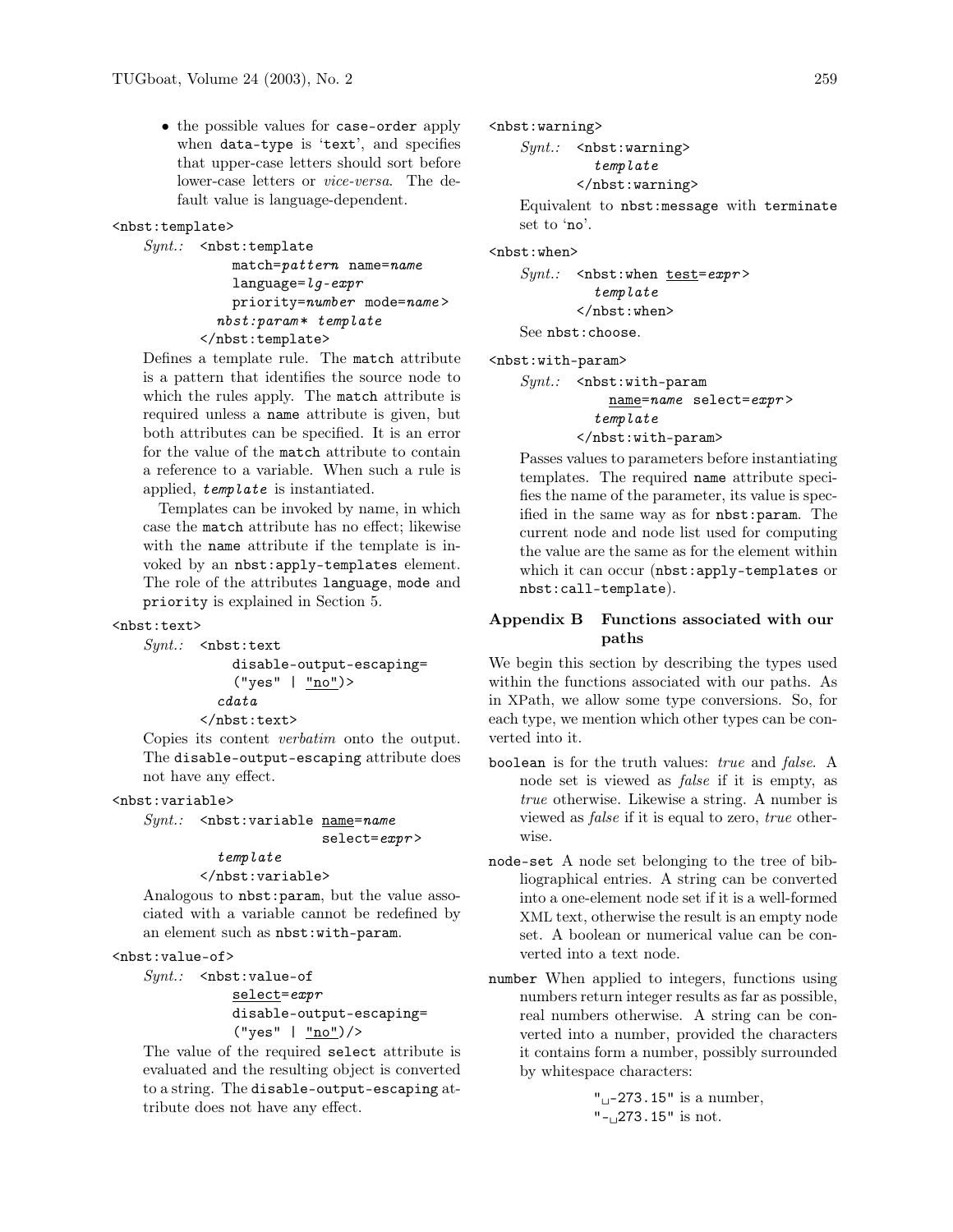If such a conversion fails, the result is NaN. If NaN is used instead of a number as an argument of a numeric function, the result is NaN.

string Boolean and numbers can be converted into strings. So can the values for numeric errors, Infinity and NaN. Node sets too, in which case an attribute node is converted into its associated value, whereas an element node is converted into the concatenated values of all the text nodes inside it.

Throughout this section, ' $n$ ', ' $ns$ ', 's' denote variables of type number, node-set, string respectively, whereas  $x'$  is for an expression of any type. If several variables of the same type are needed, we use indices. Some functions can be applied to any number of arguments, in which case the additional optional arguments are denoted by '...'. As in XPath, some arguments can be omitted, in which case the current node set is passed: we denote this behaviour by a question mark  $('?')$ . For each function, we give the type of its result, a template of its use and a short description of its behaviour.

 $l =$ 

Use: boolean  $x_1$  !=  $x_2$ Returns true if  $x_1$  and  $x_2$  are distinct objects, false otherwise.<sup>24</sup>

 $*, +, -$ 

Use: number  $n_1 * n_2$  (resp.  $n_1 + n_2, n_1 - n_2$ ) Returns  $n_1 * n_2$  (resp.  $n_1 + n_2$ ,  $n_1 - n_2$ ).

 $\lt$ ,  $\lt$ =

=

Use: boolean  $n_1 < n_2$  (resp.  $n_1 \le n_2$ ) Returns true if  $n_1 < n_2$  (resp.  $n_1 \le n_2$ ), false otherwise.<sup>24</sup>

Use: boolean  $x_1 = x_2$ 

Returns true if:

- $x_1$  and  $x_2$  are the same object,
- or have a common element if  $x_1$  or  $x_2$  is a node set;

returns false otherwise.<sup>24</sup>

 $>$ ,  $>=$ 

Use: boolean  $n_1 > n_2$  (resp.  $n_1 > n_2$ ) Returns true if  $n_1 > n_2$  (resp.  $n_1 \ge n_2$ ), false otherwise.<sup>24</sup>

#### abbreviate

Use: string abbreviate( $s$ )

Assuming that s is a first name, returns its abbreviation. If an ad hoc abbreviation has been specified by means of the abbr keyword, returns it. Otherwise, s is abbreviated in a standard way, that is, the initials and the hyphen character are retained:

abbreviate("John Fitzgerald)"

yields "J. F."

abbreviate("Paul-Loup") ..... "P.-L."

abs

Use: number  $abs(n)$ Returns the absolute value of  $n$ .

and

Use: boolean  $b_1$  and  $b_2$ Returns true if  $b_1$  and  $b_2$  are both true, false otherwise.

boolean

Use: boolean boolean $(x)$ 

Converts **x** to a boolean *true* or *false* value.

# call

Use: string call( $s_1, s_2, \ldots$ )

Calls  $s_1$ , a function included in MIBIBT<sub>EX</sub>'s library, with the arguments  $s_2, \ldots$  The  $s_1$  function must return a string which is the result of the call function. In practice, this function is used by the multilingual interface.

### ceiling

Use: number ceiling $(n)$ Returns the smallest integer that is greater than or equal to  $n$ .

### concat

Use: string concat( $s_1, s_2, \ldots$ ) Returns the concatenation of the values of the passed arguments.

contains

Use: string contains  $(s_1, s_2)$ 

Returns true if  $s_1$  contains  $s_2$ , false otherwise.

count

Use: number  $count(ns)$ 

Returns the number of nodes in ns .

# current

Use: node-set current()

Returns the current node as a node set.

div

Use: number  $n_1$  div  $n_2$ Divides  $n_1$  by  $n_2$ . If  $n_2$  is equal to zero, this operation results in Infinity— this value is not a string.

# false

 $Use: boolean false()$ Returns the false value.

#### firstcapitalize

Use: string firstcapitalize( $s$ )

Converts s to all lowercase except for the first word, which is capitalised.

<sup>&</sup>lt;sup>24</sup> Notice that NaN  $!=$  NaN yields true, whereas NaN op NaN yields *false* if *op* ∈ {<, <=, =, >, >=}.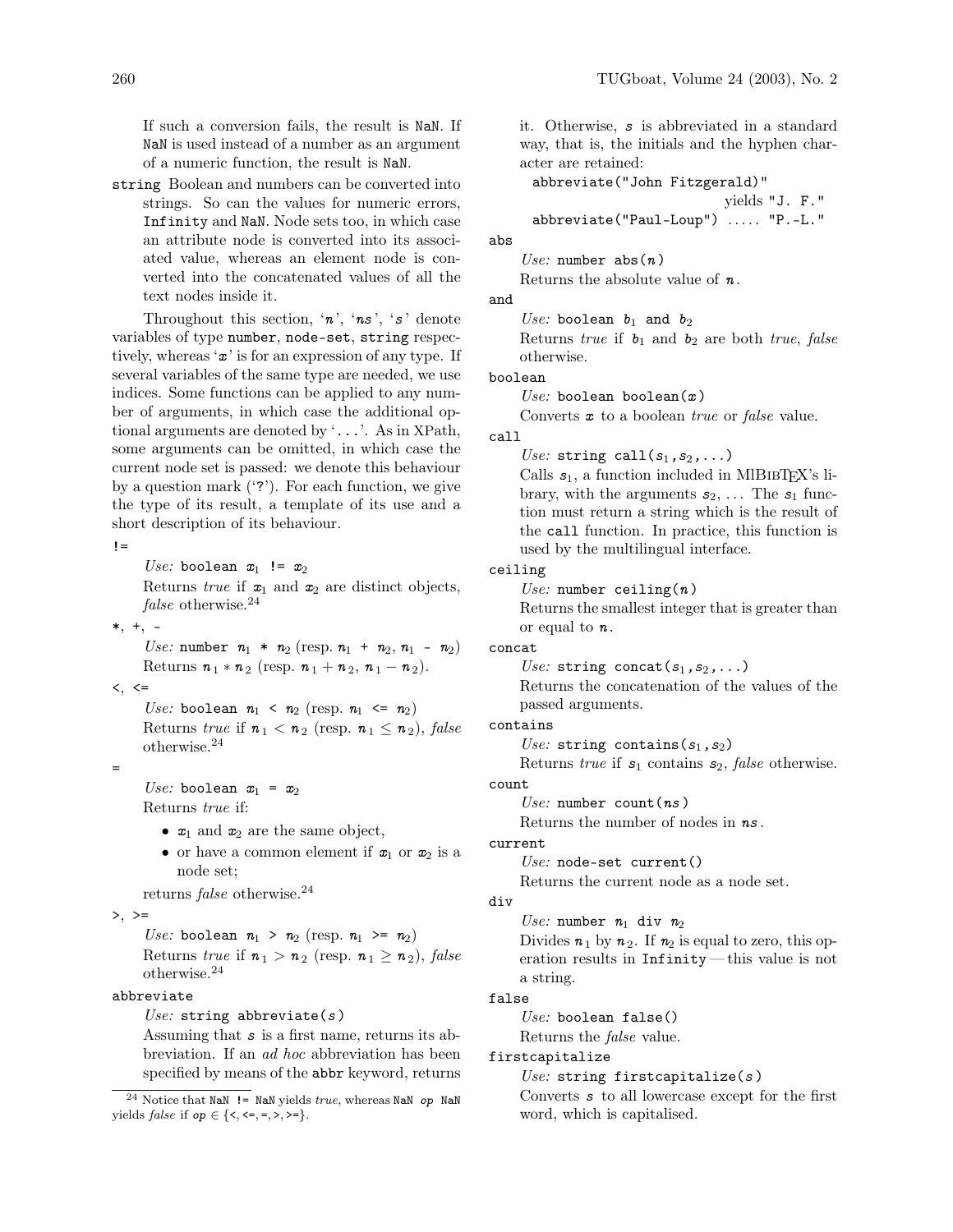## floor

Use: number  $floor(n)$ 

Returns the largest integer that is less than or equal to  $n$ .

format-number

Use: number format-number $(n,s_1,s_2?)$ Formats **n** according to the specifications of  $s_1$ (see nbst:decimal-format) and the name  $s_2$ .

# generate-newly

Use: string generate-newly( $s_1, s_2, ns$ ?) Returns a unique string associated with the first node of  $ns$ . If  $s_1$  is not empty, it is used as result's prefix. If  $s_2$  is not empty, it must be a format used for numbers (see the description of the format attribute of nbst:number) and is used to generate result's suffixes.

#### id

Use: node-set  $id(x)$ 

Returns the element node with an ID-type equal to the value of  $\boldsymbol{x}$ . This function is useful when we are looking for an entry.

# is-boolean

Use: boolean is-boolean $(x)$ 

Returns true if  $x$  is a boolean value, false otherwise.

# is-defined

Use: boolean is-defined(s) Returns true if s is the name of a parameter or variable bound to a value, false otherwise.

## is-node-set

Use: boolean is-node-set $(x)$ Returns *true* if  $x$  is a (possibly empty) node set, false otherwise.

### is-number

Use: boolean is-number( $x$ )

Returns *true* if  $x$  is a number, *false* otherwise.

### is-string

Use: boolean is-string( $x$ )

Returns *true* if  $x$  is a string, *false* otherwise.

### key

Use: node-set key( $s, x$ ) Not implemented presently, so always returns an empty node set.

#### last

Use: integer last()

Returns the number of nodes in the current node set.

## local-name

Use: string  $local$ -name $(ns?)$ Returns the name of the first node of ns? .

#### lowercase

Use: string lowercase( $s$ )

Converts s completely to lowercase.

# mod

Use: number  $n_1$  mod  $n_2$ Returns the remainder after dividing  $n_1$  by  $n_2$ . The result always has the sign of  $n_1$ . If  $n_2$  is equal to zero, the result is NaN.

# name

Use: string name( $ns?$ )

Returns the name of the first node of  $ns.^{25}$ .

### node-set

Use: node-set node-set $(x)$ 

Converts  $x$  to a node set.

# normalize-space

Use: string normalize-space( $s$ )

Returns the whitespace-normalised value of s , that is, s is stripped of leading and trailing whitespace characters, and multiple consecutive occurrences of whitespace characters are replaced by a single space.

# not

Use: boolean  $not(b)$ 

Returns *true* (resp.  $false$ ) if  $\mathbf{b}$  is false (resp. true).

### number

Use: number  $number(x)$ Converts  $x$  to a numerical value.

### or

Use: boolean  $b_1$  or  $b_2$ Returns true if  $b_1$  or  $b_2$  is true, false otherwise.

# position

Use: integer position()

Returns the ordinal position of the context node within the context node set. These positions are counted starting from one, as in XPath.

#### round

Use: number round( $n$ )

Returns the integer nearest in value to  $n$ . If  $n$ has a decimal portion of exactly .5, rounds up.

# starts-with

Use: boolean starts-with( $s_1,s_2$ )

Returns true if  $s_1$  begins with  $s_2$ , false otherwise.

#### string

Use: string string( $x$ )

Converts  $x$  to a string.

<sup>25</sup> Presently, the name and local-name functions return the same result since Version 1.3 does not allow namespaces.